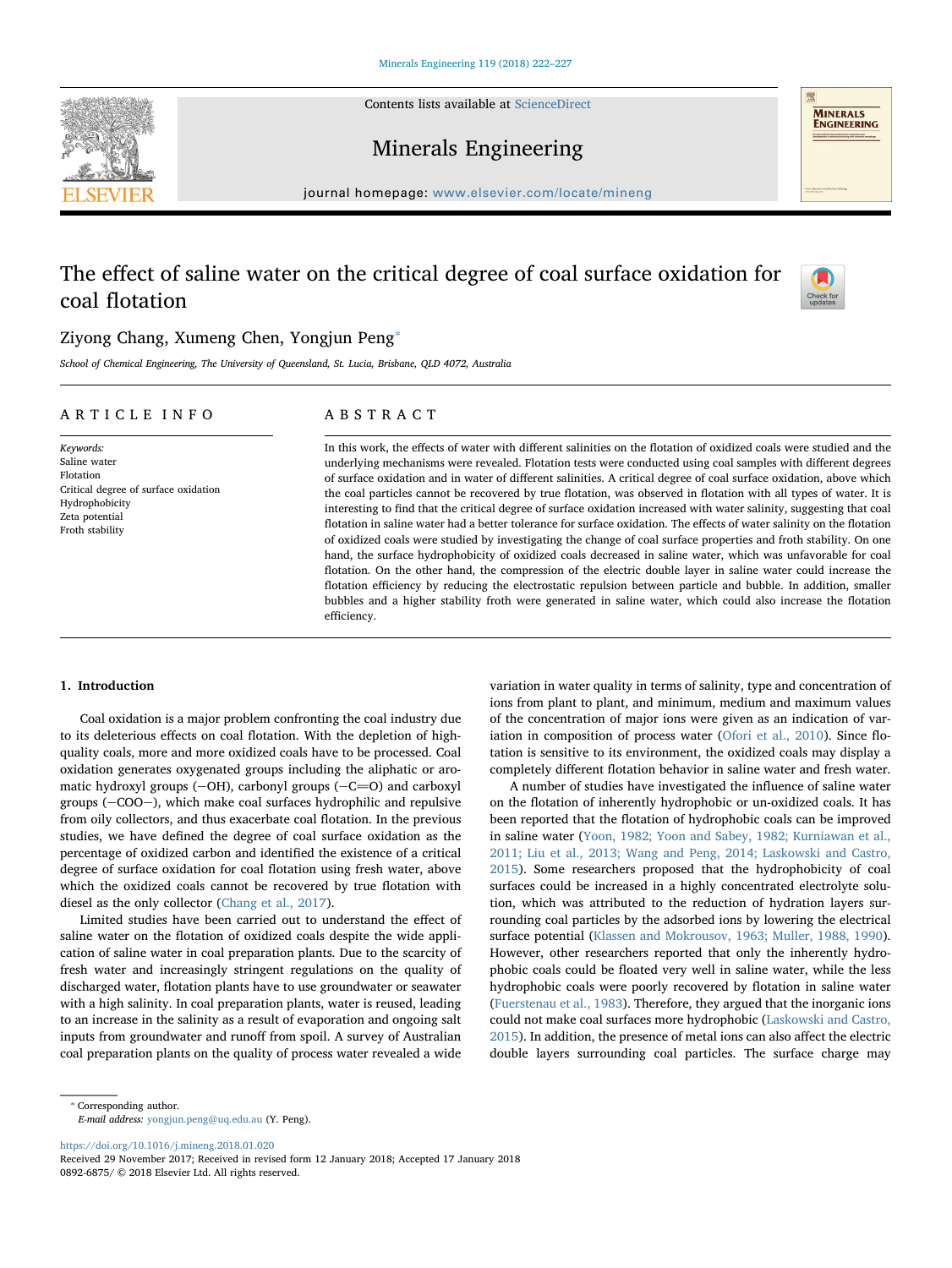introduce an energy barrier between particles and air bubbles when the particles collide with the air bubbles. This energy barrier can be reduced in saline water due to the compression of the electric double layer to increase the particle-bubble collision and attachment in flotation [\(Laskowski et al., 1992\)](#page--1-6). Furthermore, the presence of metal ions in saline water can reduce the bubble size and increase the froth stability in flotation due to the inhibition of bubble coalescence [\(Marrucci and](#page--1-7) [Nicodemo, 1967; Marrucci, 1969; Laskowski et al., 2003](#page--1-7)). The reduced bubble size increases the particle-bubble collision efficiency while the increased froth stability can increase the probability of the attached particles retained in the froth until being recovered as the concentrate ([Farrokhpay, 2011](#page--1-8)), both increasing the overall flotation efficiency. However, most of these previous studies were based on fresh coal samples with minimum surface oxidation and therefore the conclusions may not be applicable to the oxidized coals.

In this paper, the effect of saline water on the flotation of oxidized coals was studied. In particular, the effect of different strengths of saline water on the critical degree of surface oxidation for coal flotation was examined. The mechanism underpinning the effect of saline water on the flotation of oxidized coals was also studied by determining the change in surface wettability and electrical surface property on oxidized coals, bubble size and froth stability in saline water, which govern the overall flotation efficiency.

#### 2. Materials and experimental methods

#### 2.1. Raw materials

The coal sample used in this study was obtained from Bulli Mine, New South Wales, Australia. It was a high volatile bituminous coal with a combustible matter content of 89.95 wt%, a moisture content of 2.12 wt% and an ash content of 7.93 wt%. The major mineral matter contained in this coal sample was kaolinite and quartz with a small amount of calcite and siderite. The sample was crushed, dry ground from about 10 cm in diameter to 80 wt% smaller than 200 µm which was the same particle size used in most coal preparation plants in Australia. To obtain coal samples with different degrees of surface oxidation, coal samples were oxidized at 150 °C for different times, based on the previous studies ([Winmill, 1914; Schmidt et al., 1940](#page--1-9)). The degree of coal surface oxidation was determined using XPS and represented by the atomic percentage (at.%) of oxidized carbon on the coal surface. The details were reported elsewhere [\(Chang et al., 2017](#page--1-0)).

Both de-ionized water and saline water were used in this study. Saline water was prepared in the laboratory by adding certain amounts of different salts into the de-ionized water and it was classified as medium saline water and high saline water based on the corresponding ion strengths to simulate the medium and maximum saline water used in Australian coal preparation plants [\(Ofori et al., 2010\)](#page--1-1). These two types of water were used in the previous studies to understand how saline water affected the flotation of un-oxidized coals [\(Wang and Peng,](#page--1-10) [2013, 2014](#page--1-10)). The chemical components of each saline water are shown in [Table](#page-1-0) 1. The saline water was sufficiently mixed before any test to ensure a similar concentration of salts in each test. The conductivity of medium saline water and high saline water was 5.8 mS/cm and 14.5 mS/cm, respectively. The deionized water had a resistivity of 35 Ω m. The industrial grade diesel and MIBC (Methyl Isobutyl Carbinol,  $C_6H_{12}O$ ) were used as the collector and frother, respectively.

<span id="page-1-0"></span>Table 1

The composition of the saline water (mg/L).

|                                                                                     |  | $Ca^{2+}$ $Mg^{2+}$ $Na^{+}$ $K^{+}$ $HCO_3^ SO_4^{2-}$ |  |  |
|-------------------------------------------------------------------------------------|--|---------------------------------------------------------|--|--|
| Medium saline water 93.0 126.8 1177.4 20.9 835.1 1176.8 1020.3<br>High saline water |  | 360.5 470.7 3050.8 58.1 2338.3 4505.8 2101.0            |  |  |

#### 2.2. Flotation tests

Flotation was conducted in a JK batch Flotation Cell. For each test,  $100 g$  coal sample was added in  $1.5 \text{ dm}^3$  water to achieve a solids percentage of 6.5 wt% in the flotation cell. For each test, the agitation speed was fixed at 900 rpm and the air flow rate was fixed at 3.0 L/min. The chosen water, either de-ionized water or saline water, was used in all stages of the whole test. When saline water was used, the natural pH of the coal slurry was constant at about 8.0 due to a buffer effect. When de-ionized water was used, the natural pH of the slurry of the fresh coal was about 8.8. The natural pH of the coal slurry was observed to decrease with the degree of surface oxidation, probably due to the generation of the acidic groups, such as the phenolic hydroxyl groups and carboxyl groups, on coal surfaces. In this study, a small amount of 1 wt % HCl or NaOH solution was used to keep the pH at 8.0 in all the flotation tests. The dosage of diesel and MIBC used in all the flotation tests was kept at 240 g/t and 100 g/t, respectively, which was selected to achieve more than 90% flotation yield for the fresh coal in deionized water. Flotation concentrates and tailings were filtered, dried at 80 °C and weighed to calculate the flotation yield.

#### 2.3. Contact angle measurements

The surface wettability of oxidized coals was measured using Sigma 700/701 based on the Washburn method that applies the theory of capillary penetration of liquid driven through a packed bed of particles in a capillary tube. The rate of the particles being wetted is determined by its wettability as shown in Eq. [\(1\)](#page-1-1) ([Washburn, 1921; Labajos-](#page--1-11)[Broncano et al., 2001](#page--1-11)).

<span id="page-1-1"></span>
$$
W^2 = C \cdot \frac{\rho^2 \gamma \cdot \cos \theta}{2\eta} \cdot t \tag{1}
$$

where W is the weight of water, C is the material constant,  $\rho$  is the density of water,  $γ$  is the surface tension of water,  $θ$  is the contact angle of solids,  $\eta$  is the viscosity of water, and  $t$  is the immersion time. In this study, hexane was used as the reference liquid to determine the capillary constant. The measurement process was systematically controlled by a computer, and the mass of water adsorbed by wetted coal particles was recorded with time. The penetration rate of water increased with the hydrophilicity of the tested particles. To measure the contact angle of oxidized coal particles in de-ionized water, medium saline water and high saline water, coal particles were conditioned in the three types of water. The surface tension of the de-ionized water, the medium saline water and the high saline water was 72.7 mN/m, 73.1 mN/m and 73.7 mN/m, respectively. Each measurement was repeated three times and an average value was reported.

#### 2.4. Zeta potential measurements

The zeta potential of coal particles was measured using Zeta-Probe Analyser developed by Colloidal Dynamics. This technique is based on the measurement of ultrasound waves generated by the moving charged particles. An MHz voltage is applied to a pair of electrodes in contact with the suspension. The electrically charged particles move back and forth between the electrodes and thus generate ultrasound. The zeta potential of coal particles can thus be obtained by measuring the ultrasonic wave. For each measurement, 5 g coal particles were added into 250 ml water with a solids concentration of 2.0 wt%. The slurry was conditioned at 300 rpm for 5 min before the measurement. The pH of coal suspensions was adjusted to the desired value using 1 wt% HCl or NaOH solution. Each measurement was repeated 7 times and the average value was reported.